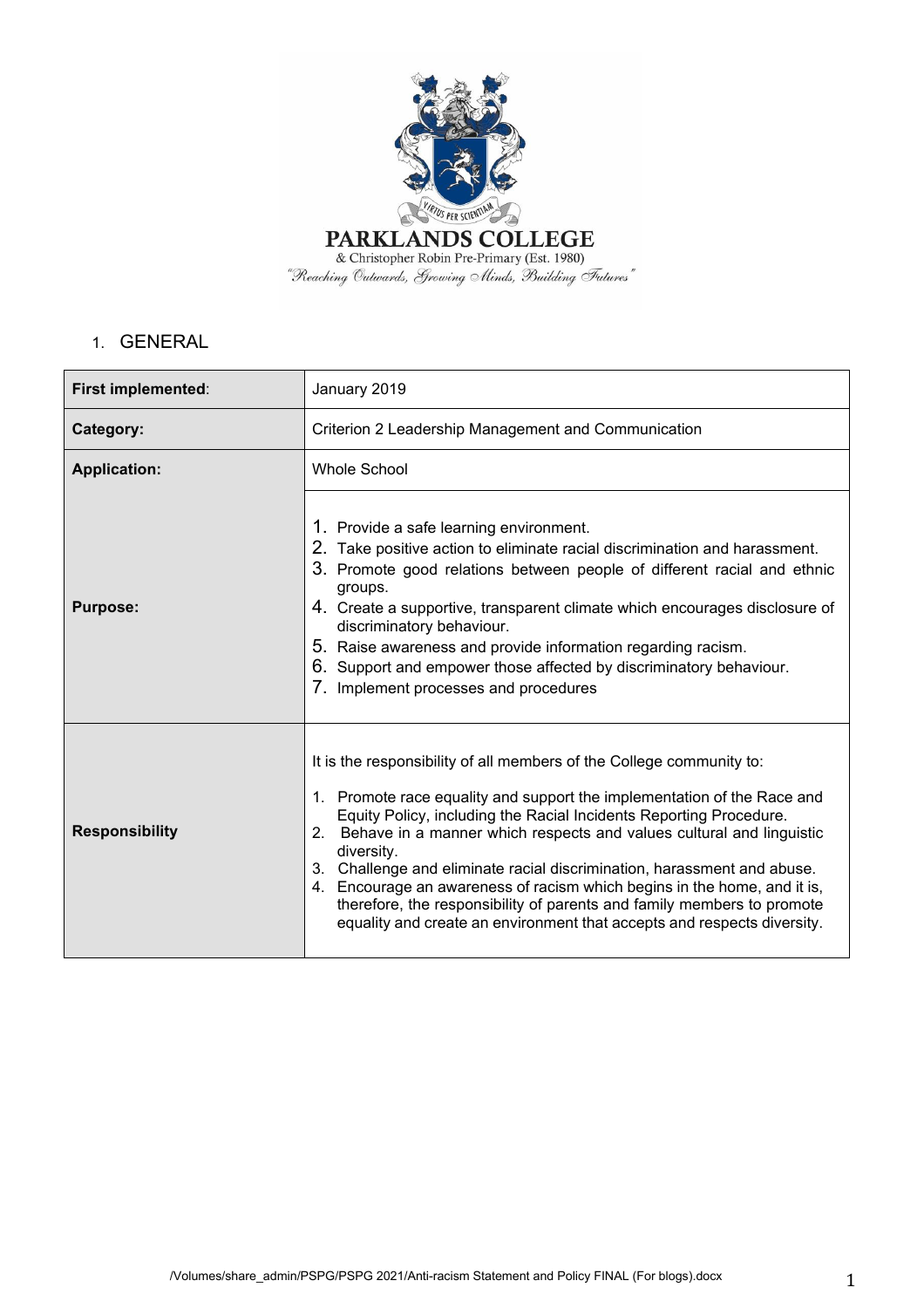# 2. DEFINITIONS1

| <b>Anti-Racism</b>                                 | Anti-Racism is the process of opposing racism through focused and sustained<br>actions, movements and policies adopted to oppose racism.                                                                                                                                                                                                                                                                                                                                                                                                                                                                                                                                                                                                                                                                                                                   |
|----------------------------------------------------|------------------------------------------------------------------------------------------------------------------------------------------------------------------------------------------------------------------------------------------------------------------------------------------------------------------------------------------------------------------------------------------------------------------------------------------------------------------------------------------------------------------------------------------------------------------------------------------------------------------------------------------------------------------------------------------------------------------------------------------------------------------------------------------------------------------------------------------------------------|
| Bullying <sup>2</sup>                              | Means unwanted conduct in the College which, is persistent or a single incident<br>which is serious and insults, demeans, humiliates, lowers self-esteem or self-<br>confidence or creates a hostile or intimidating environment or is calculated to<br>induce by submission or by actual or threatened adverse consequences, which<br>includes the abuse of coercive power by either an individual or a group of<br>individuals, whether it be on campus or externally.                                                                                                                                                                                                                                                                                                                                                                                   |
| <b>College</b>                                     | Means Roth Educational Services (Pty) Ltd t/a Parklands College & Christopher<br><b>Robin Pre-Primary</b>                                                                                                                                                                                                                                                                                                                                                                                                                                                                                                                                                                                                                                                                                                                                                  |
| <b>Department Manager</b>                          | Head supervisor of a specific department, faculty or classroom                                                                                                                                                                                                                                                                                                                                                                                                                                                                                                                                                                                                                                                                                                                                                                                             |
| <b>Discrimination (Prohibited</b><br>Grounds $)^3$ | Means any act or omission, including a policy, law, rule, practice, condition, or<br>situation which directly or indirectly imposes burdens, obligations or<br>disadvantage on; or withholds benefits, opportunities or advantages from, any<br>person on one or more of the prohibited grounds, namely: race, gender, sex,<br>pregnancy, marital status, ethnic or social origin, colour, sexual orientation, age,<br>disability, religion, conscience, belief, culture, language, birth and HIV and AIDS<br>status; or any other ground where discrimination based on any other grounds<br>causes or perpetuates systemic disadvantage; undermines human dignity; or<br>adversely affects the equal enjoyment of a person's rights and freedoms in a<br>serious manner that is comparable to discrimination on a ground in Section 6(1)<br>of the EEA. 4 |
| <b>Executive Management</b>                        | Board<br><b>Director</b><br>Principals                                                                                                                                                                                                                                                                                                                                                                                                                                                                                                                                                                                                                                                                                                                                                                                                                     |
| <b>Management</b>                                  | • Associate Principal<br><b>Employment Equity Liaison</b><br><b>Grade Head</b><br>$\bullet$<br><b>School Counsellor</b>                                                                                                                                                                                                                                                                                                                                                                                                                                                                                                                                                                                                                                                                                                                                    |
| <b>Senior Team</b>                                 | Principals<br><b>Associate Principals</b>                                                                                                                                                                                                                                                                                                                                                                                                                                                                                                                                                                                                                                                                                                                                                                                                                  |
| <b>HR Department</b>                               | Human Resource Administrator                                                                                                                                                                                                                                                                                                                                                                                                                                                                                                                                                                                                                                                                                                                                                                                                                               |
| <b>External Consultant</b>                         | An independent consultant to mediate, e.g. labour consultant or attorney                                                                                                                                                                                                                                                                                                                                                                                                                                                                                                                                                                                                                                                                                                                                                                                   |

<sup>&</sup>lt;sup>1</sup> Certain terminology/definitions have been derived from the Draft Code of Good Practice on the prevention and elimination of aggression and harassment in the world of work for public comment. No. 43630. 20 August 2020. https://legalbrief.co.za/media/filestore/2020/08/43630\_20-<br>harassment in the world of work for public comment. No. 43630. 20 August 2020. https 8 EmploymentLabour.pdf. To the extent necessary, we have adapted those definitions to apply to our specific circumstances. In addition, as the Draft Code is still open for public comment, we may amend the definitions in the future, subject to the final version of the Draft Code being gazetted. <sup>2</sup>Draft Code of Good Practice on the prevention and elimination of aggression and harassment in the world of work for public comment. No. 43630. 20 August 2020, page 9. https://legalbrief.co.za/media/filestore/2020/08/43630\_20-8\_EmploymentLabour.pdf

<sup>&</sup>lt;sup>3</sup> Department of Employment and Labour - Employment Equity Act, 1998 (Act 55 of 1998 as amended) Draft Code of Good Practice on the prevention and elimination of aggression and harassment in the world of work for public comment. No. 43630. 20 August 2020, page 9. https://legalbrief.co.za/media/filestore/2020/08/43630\_20-8\_EmploymentLabour.pdf 

<sup>&</sup>lt;sup>4</sup> Employment Equity Act, no 55 of 1998, Section 6. https://www.labourguide.co.za/download-top/135-eepdf/file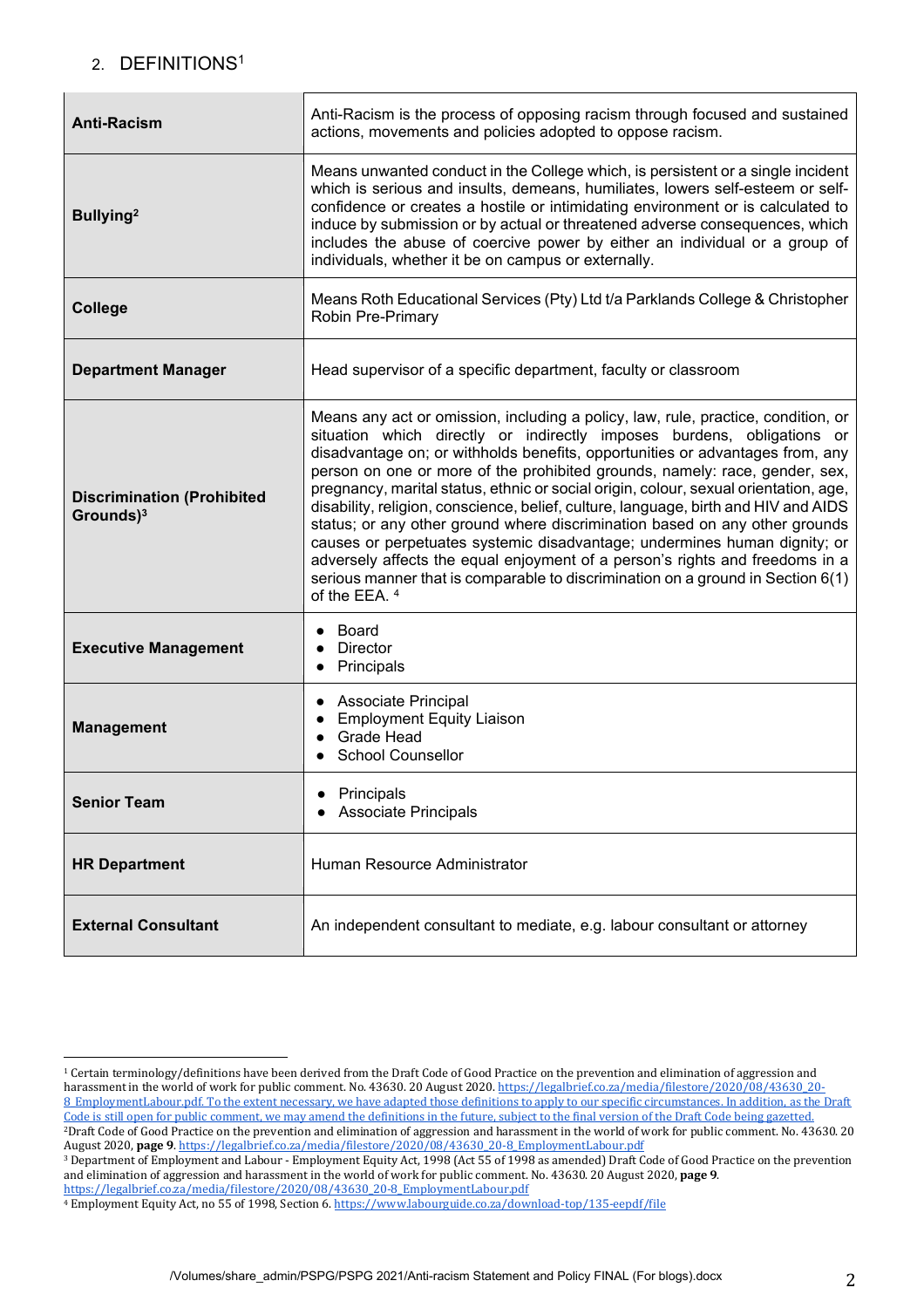| Intimidation <sup>5</sup>                   | Means the (intentional) behaviour that "would cause a person's ordinary<br>sensibilities" to fear injury or harm. It is not necessary to prove that the<br>behaviour was so violent as to cause or mean harm or that the victim was<br>frightened.       |
|---------------------------------------------|----------------------------------------------------------------------------------------------------------------------------------------------------------------------------------------------------------------------------------------------------------|
| Microaggression                             | A statement, action, or incident regarded as an instance of indirect, subtle, or<br>unintentional discrimination against members of a marginalised group such as<br>a racial or ethnic minority.                                                         |
| <b>Mobbing</b>                              | Is a form of harassment by a group of people targeting an individual. Like<br>bullying, mobbing occurs when an individual is ridiculed, humiliated or<br>otherwise targeted with hostile or harmful behaviours.                                          |
| <b>Online aggression</b>                    | Includes any act of aggression and harassment that is committed, assisted or<br>aggravated in part or fully by the use of Information and Communications<br>Technology (ICT), e.g. mobile devices, the internet and social media platforms<br>or emails. |
| <b>Racism</b>                               | Racism is defined as conduct or words which advantage or disadvantage<br>people because of their colour, culture, ethnic, language and national origin.                                                                                                  |
| <b>Systematic</b><br>(Institutional racism) | Racism that is embedded as normal practice within society or an organisation.                                                                                                                                                                            |

#### 3. INTRODUCTION

- 3.1 This policy applies to all members of the College community, including staff, learners, parents, guardians and past learners.
- 3.2 This policy applies whilst on Campus, at College events, representing the College in any capacity, supporting the College on or off Campus, or when recognisable as members of the College community.
- 3.3 This policy extends to social media platforms and to any other form of media and communication platform.

## 4. PREAMBLE

- 4.1 We recognise the discriminatory, racist and fractured history of South Africa and in so doing, we commit ourselves to working actively against any form of discrimination based on race or ethnicity. This includes the transference of material whether in paper or electronic format, intentional/unintentional, that contains any form of discrimination/racism.
- 4.2 We recognise that the Constitution of South Africa is the supreme authority regarding matters of human rights, and that it guides all interpersonal and institutional conduct.
- 4.3 The College Community works together to provide for the growth of each individual by building mutual respect and acceptance, within a secure and supportive structure.
- 4.4 To ensure that all interpersonal interactions are conducted with respect and acceptance of diversity for each other's race and ethnicity, cultural beliefs, customs and values.
- 4.5 We recognise that to disregard, ignore, or be complicit in alleged racist incidents is to give tacit support to racist behaviour.

#### 5. OUR COMMITMENT

- 5.1 We commit to being anti-racist & anti-discriminatory.
- 5.2 We commit to reflect anti-racism of any form in the life and culture of our College.
- 5.3 We commit to developing strategies to dismantle any form of institutionalised racism.
- 5.4 We commit to educating all members of the College Community through awareness campaigns relating to injustices and racist behaviour.

<sup>&</sup>lt;sup>5</sup>Draft Code of Good Practice on the prevention and elimination of aggression and harassment in the world of work for public comment. No. 43630. 20 August 2020. page 10. https://legalbrief.co.za/media/filestore/2020/08/43630\_20-8\_EmploymentLabour.pdf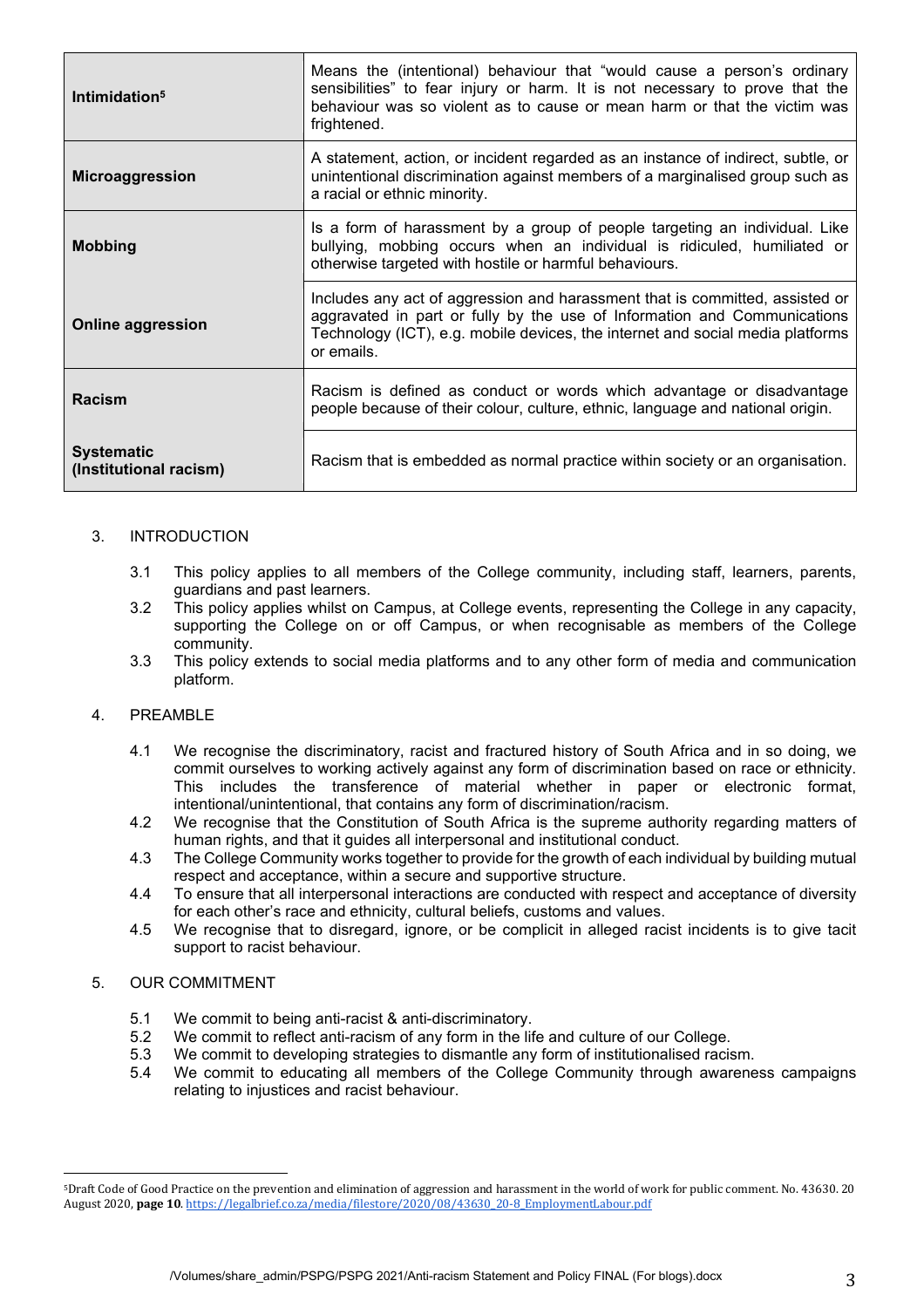#### 6. LEARNER SPECIFIC REFERENCES

#### 6.1 Extracts from Children's Act [No. 38 of 2005]

#### *CHAPTER 2 GENERAL PRINCIPLES*

The general principles set out in this section guide the implementation of all legislation applicable to children, including this Act; all *proceedings, actions and decisions by any organ of state in any matter concerning a child or children in general.*

*32 No.28944 GOVERNMENTGAZETTE, 19JUNE 2006 Act No.38,2005 CHILDREN'S ACT, 2005*

- *(2) All proceedings, actions or decisions in a matter concerning a child must-*
	- *(a) respect, protect, promote and fulfil the child's rights set out in the Bill of Rights, the best interests of the child standard set out in section 7 and the rights and principles set out in this Act, subject to any lawful limitation;*
	- *(b) respect the child's inherent dignity;*
	- *(c) treat the child fairly and equitably;*
	- *(d) protect the child from unfair discrimination on any ground, including on the grounds of the health status or disability of the child or a family member of the child;*
	- *(e) recognise a child's need for development and to engage in play and other 10 recreational activities appropriate to the child's age; and*
	- *(f) recognise a child's disability and create an enabling environment to respond to the special needs that the child has.*
- *(3) If it is in the best interests of the child, the child's family must be given the opportunity to express their views in any matter concerning the child.*
- *(4) In any matter concerning a child-*
	- *(a) an approach which is conducive to conciliation and problem-solving should be followed, and a confrontational approach should be avoided; and*
	- *(b) a delay in any action or decision to be taken must be avoided as far as possible.*
- *(5) A child, having regard to his or her age, maturity and stage of development, and a person who has parental responsibilities and rights in respect of that child, where appropriate, must be informed of any action or decision taken in a matter concerning the child which significantly affects the child.*
- 6.2 Extracts from South African Constitution Chapter 2: Bill of Rights
- *7. Rights* 
	- *(1) This Bill of Rights is a cornerstone of democracy in South Africa. It enshrines the rights of all people in our country and affirms the democratic values of human dignity, equality and freedom.*
	- *(2) The state must respect, protect, promote and fulfil the rights in the Bill of Rights.*
	- *(3) The rights in the Bill of Rights are subject to the limitations contained or referred to in section 36, or elsewhere in the Bill.*

#### *8. Application*

- *(1) The Bill of Rights applies to all law, and binds the legislature, the executive, the judiciary and all organs of state.*
- *(2) A provision of the Bill of Rights binds a natural or a juristic person if, and to the extent that, it is applicable, taking into account the nature of the right and the nature of any duty imposed by the right.*
- *(3) When applying a provision of the Bill of Rights to a natural or juristic person in terms of subsection (2), a court— (a) in order to give effect to a right in the Bill, must apply, or if necessary develop, the common law to the extent that legislation does not give effect to that right; and (b) may develop rules of the common law to limit the right, provided that the limitation is in accordance with section 36(1).*
- *(4) A juristic person is entitled to the rights in the Bill of Rights to the extent required by the nature of the rights and the nature of that juristic person.*

#### *9. Equality*

- *(1) Everyone is equal before the law and has the right to equal protection and benefit of the law.*
- *(2) Equality includes the full and equal enjoyment of all rights and freedoms. To promote the achievement of equality, legislative and other measures designed to protect or advance persons, or categories of persons, disadvantaged by unfair discrimination may be taken.*
- *(3) The state may not unfairly discriminate directly or indirectly against anyone on one or more grounds, including race, gender, sex, pregnancy, marital status, ethnic or social origin, colour, sexual orientation, age, disability, religion, conscience, belief, culture, language and birth.*
- *(4) No person may unfairly discriminate directly or indirectly against anyone on one or more grounds in terms of subsection (3). National legislation must be enacted to prevent or prohibit unfair discrimination.*
- *(5) Discrimination on one or more of the grounds listed in subsection (3) is unfair unless it is established that the discrimination is fair.*

#### *10. Human dignity*

*Everyone has inherent dignity and the right to have their dignity respected and protected.*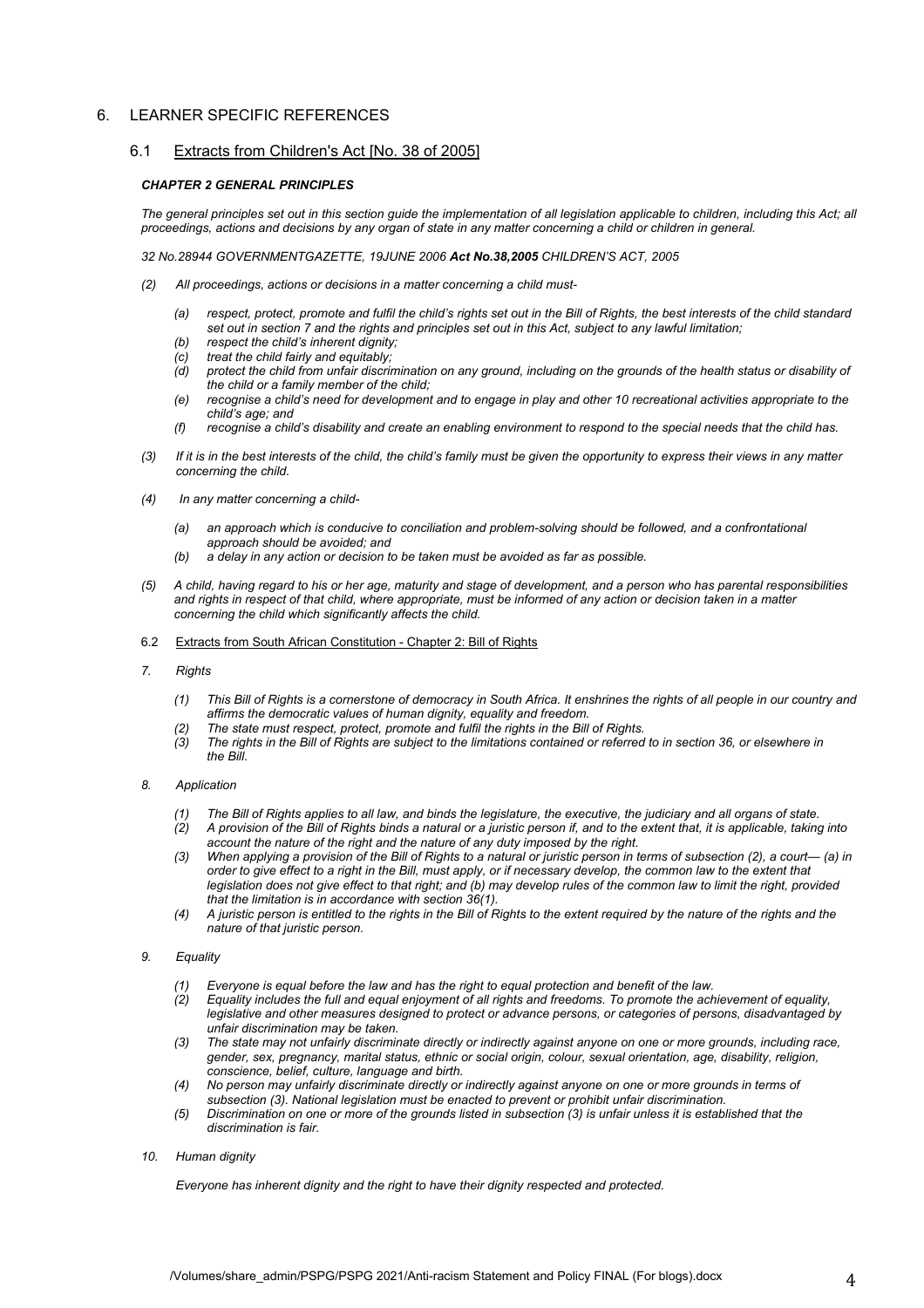## 7. POLICY STATEMENT

- 7.1 The College strives to be an inclusive, diverse and culturally responsive place of learning and therefore will not tolerate any discriminatory or racist behaviour.
- 7.2 It is our shared responsibility at the College to create and nurture an environment where every person is treated with kindness, respect and dignity and has a sense of belonging.

### 8. RACIST BEHAVIOUR

- 8.1 **Racial aggression and Harassment<sup>6</sup>** is a form of a racial discrimination and it is prohibited by Section  $6(1)$  of the EEA.
- 8.2 Racial aggression and harassment is unwanted conduct which is persistent or a single incident which is serious, demeans, humiliates or creates a hostile or intimidating environment or is calculated to induce submission by actual or threatened adverse consequences and which is related to a person's membership of a group identified by one or more of the prohibited grounds or a characteristic associated with such group.
- 8.3 Racial aggression and Harassment shall include direct or indirect behaviour which involves issues such as racist verbal and nonverbal conduct, remarks, abusive language, racist name calling, offensive behaviour gestures and racist cartoons, memes or innuendos.
- 8.4 Forms of Racial, Ethnic, Social Violence and Harassment may include:
	- 8.4.1.1 Abusive language and racist jokes, cartoons, or memes based on race or ethnicity;<br>8.4.1.2 Making jokes or passing discriminatory comments in reference to appearance, cloth
	- Making jokes or passing discriminatory comments in reference to appearance, clothing, culture, habits, names or accents of a person or persons of a different race or ethnicity; laughing or giving tacit approval of the same;
	- 8.4.1.3 Racially offensive written or visual material, including cyber harassment;
	- 8.4.1.4 Racist name calling and/or negative stereotyping impacting dignity;
	- 8.4.1.5 Offensive behaviour in the form of open hostility to persons of a specific racial or ethnic group
	- 8.4.1.6 Subtle or blatant exclusion from activities and interactions and activities;
	- 8.4.1.7 Bringing racist or discriminatory materials to the College (e.g. leaflets, software books) or distributing these via social media;
	- 8.4.1.8 Marginalisation; and<br>8.4.1.9 Threatening behavio
	- Threatening behaviour, which intimidates a person and creates a hostile environment.
- 8.5 Factors to be considered in Racial Violence and Harassment:
	- 8.5.1 Whether the language or conduct complained of is abusive
	- 8.5.2 Whether the language or conduct complained of impairs the dignity of the complaint(s)
	- 8.5.3 Whether the language or conduct is directed at a particular employee or employees
	- 8.5.4 The level of malice
	- 8.5.5 The extent and degree of abuse or impairment to dignity; and
	- 8.5.6 The impact of the conduct
- 8.6 Racial harassment has to be assessed objectively with reference to the reaction of the normal or reasonable person.
- 8.7 To establish racial violence and harassment on a balance of probabilities that the conduct complained of:
	- 8.7.1 Was unwanted, conduct which
	- 8.7.2 Was persistent or serious,
	- 8.7.3 Demeaned, impaired dignity, humiliated, or created a hostile or intimidating environment or
	- 8.7.4 Was calculated to induce submission by actual or threatened adverse consequences and
	- 8.7.5 Was related to race, ethnic origin, or characteristic with such group.
	- 8.7.6 Whether a perpetrator would have spoken these words or behaved in the manner complained of towards the complainant but for the complainant's race or ethnic origin.

<sup>&</sup>lt;sup>6</sup>Draft Code of Good Practice on the prevention and elimination of aggression and harassment in the world of work for public comment. No. 43630. 20 August 2020, page 25 - 26. https://legalbrief.co.za/media/filestore/2020/08/43630\_20-8\_EmploymentLabour.pdf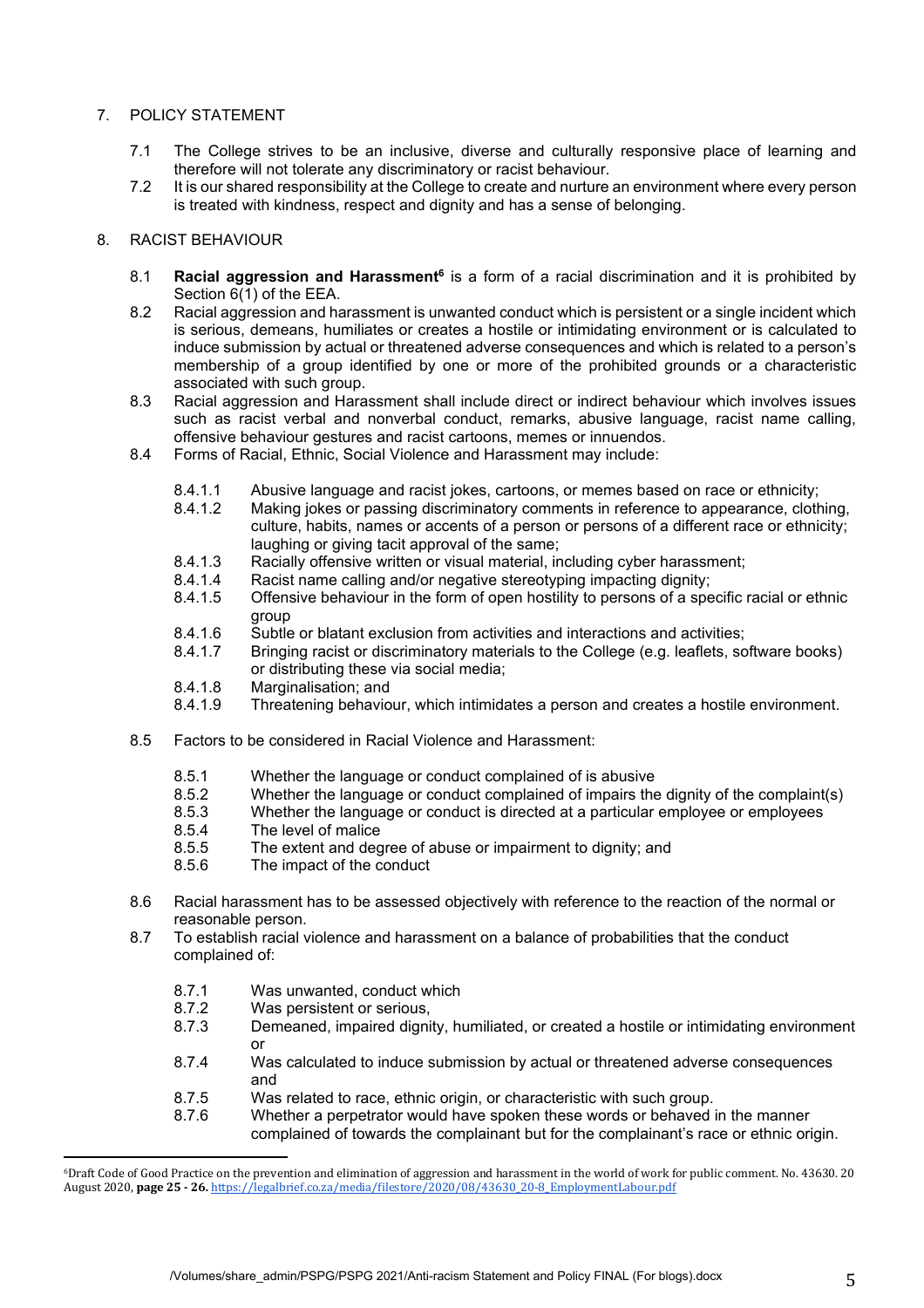- 8.7.7 How the alleged perpetrator treats another person not of the complainant's racial group or ethnic origin, even if the conduct complained of is race-neutral and whether language or other conduct is considered violence and harassment might depend on the circumstances; and the motives of the perpetrator
- 8.7.8 The impact of the violence and harassment; and<br>8.7.9 Whether the language or conduct is violence and
- Whether the language or conduct is violence and harassment might depend on the circumstances or the particular circumstances and whether the language and conduct are directed at a particular person(s) and is insulting, abusive and/or derogatory.

#### 9. REPORTING RACIST BEHAVIOUR

- 9.1 Any incidents may be reported following the process below or to a person for whomever the aggrieved feels comfortable to speak to or electronically to the designated email address: equity@parklands.co.za; LGBTQ@parklands.co.za; helpme@parklands.co.za. Alternatively, the attached form can be completed.
- 9.2 All learner matters will be dealt with age appropriately and with the support of the faculty Principal.
- 9.3 Reports must include details of what, where, when, how and who was present or witnessed the matter.
- 9.4 The designated people or individuals (based on whether coming from a staff member, learner or parent) dealing with the reported incident, will discuss the complaint with a Department Manager / Principal who will decide on the action and process to be implemented in the event of the following unacceptable behaviour / action:
	- 9.4.1 Level 1: unconscious/non-deliberate action
	- 9.4.2 Level 2: deliberate hurtful/unacceptable behaviour<br>9.4.3 Level 3: repeated offense/ongoing unacceptable be
	- Level 3: repeated offense/ongoing unacceptable behaviour
- 9.5 Racist incidents are recorded and kept on file, regardless of how minor they may appear to be. Follow-up meetings relating to the incident are also recorded and kept on file. Parents are informed of these incidents as well as any possible prescribed consequences.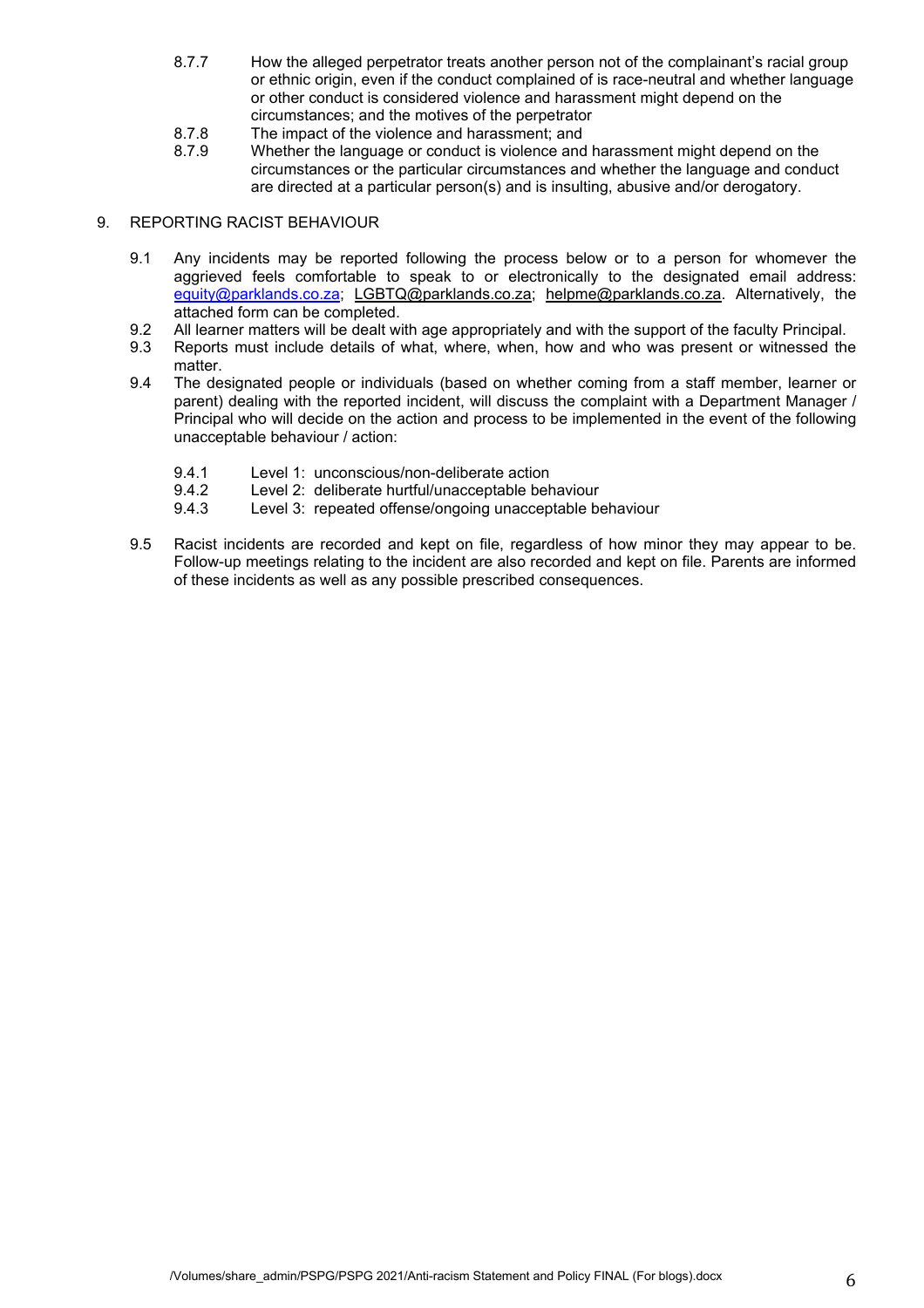| Procedure to lodging a complaint:                                                                                                                                                 |                                                                                                                                                                                 |                                                                                                                                      |  |
|-----------------------------------------------------------------------------------------------------------------------------------------------------------------------------------|---------------------------------------------------------------------------------------------------------------------------------------------------------------------------------|--------------------------------------------------------------------------------------------------------------------------------------|--|
| Learners                                                                                                                                                                          | <b>Parents</b>                                                                                                                                                                  |                                                                                                                                      |  |
| Step 1:<br>Equity & Diversity Liaison and<br>Department Manager* to review<br>complaint<br>*Department Manager: Head supervisor of a<br>specific department, faculty or classroom | Step 1:<br>The Management Team* will review<br>the complaint<br>*Management Team: Equity and Diversity<br>Liaison, Grade Heads, Associate Principal -<br><b>Learner Affairs</b> |                                                                                                                                      |  |
|                                                                                                                                                                                   |                                                                                                                                                                                 |                                                                                                                                      |  |
|                                                                                                                                                                                   | If further intervention is necessary:                                                                                                                                           |                                                                                                                                      |  |
| Step 2:<br>The Management Team* will review<br>the complaint<br>*Management Team: Equity and Diversity<br>Liaison, Grade Heads, Associate Principal -                             | Step 2:<br>The Senior Team* will review the<br>complaint<br>*Senior Team: Associate Principal and<br>Principal                                                                  | Step 2:<br>The Senior Team <sup>*</sup> will review the<br>complaint<br>*Senior Team: Associate Principal and<br>Principal           |  |
| Learner Affairs                                                                                                                                                                   |                                                                                                                                                                                 |                                                                                                                                      |  |
|                                                                                                                                                                                   | If further intervention is necessary:                                                                                                                                           |                                                                                                                                      |  |
| Step 3:<br>The Senior Team* will review the<br>complaint<br>*Senior Team: Associate Principal and<br>Principal                                                                    | Step 3:<br>The Executive Management Team*<br>will review the complaint<br>*Executive Management Team: Principals,<br>Director, Board                                            | Step 3:<br>The Executive Management Team*<br>will review the complaint<br>*Executive Management Team: Principals,<br>Director, Board |  |
| If further intervention is necessary:                                                                                                                                             |                                                                                                                                                                                 |                                                                                                                                      |  |
| Step 4:<br>An independent specialist<br>consultant                                                                                                                                | Step 4:<br>An independent specialist<br>consultant                                                                                                                              | Step 4:<br>An independent specialist<br>consultant                                                                                   |  |

#### 10. INVESTIGATIONS AND PROCEDURES

- 10.1 The aggrieved may be called to clarify details of the events.
- 10.2 The offender will be given the opportunity to explain his/her actions.
- 10.3 Counselling will take place at each level to ensure that all parties feel safe.
- 10.4 The appropriate form of action takes place depending on the severity of the complaint and the necessary age appropriate action will be taken, and may include one or more of the following:
	- 10.4.1 Verbal warning
	- 10.4.2 Detention<br>10.4.3 Communit
	- Community Service
	- 10.4.4 Compulsory Counselling
	- 10.4.5 Sensitivity training<br>10.4.6 Suspension
	- 10.4.6 Suspension<br>10.4.7 Expulsion/Di
	- Expulsion/Dismissal
- 10.5 The aggrieved will be given appropriate emotional support or counselling should this be requested.
- 10.6 The desired outcome of a disciplinary procedure is restorative justice. This means that, wherever possible, there is an informal, amicable, respectful, and equitable resolution of the incident. This resolution must take into account the seriousness of the infringement and must be supported and accepted by both individuals or groups involved. Through mediation and discussions both parties should reach a point where they are confident that they can continue in the College environment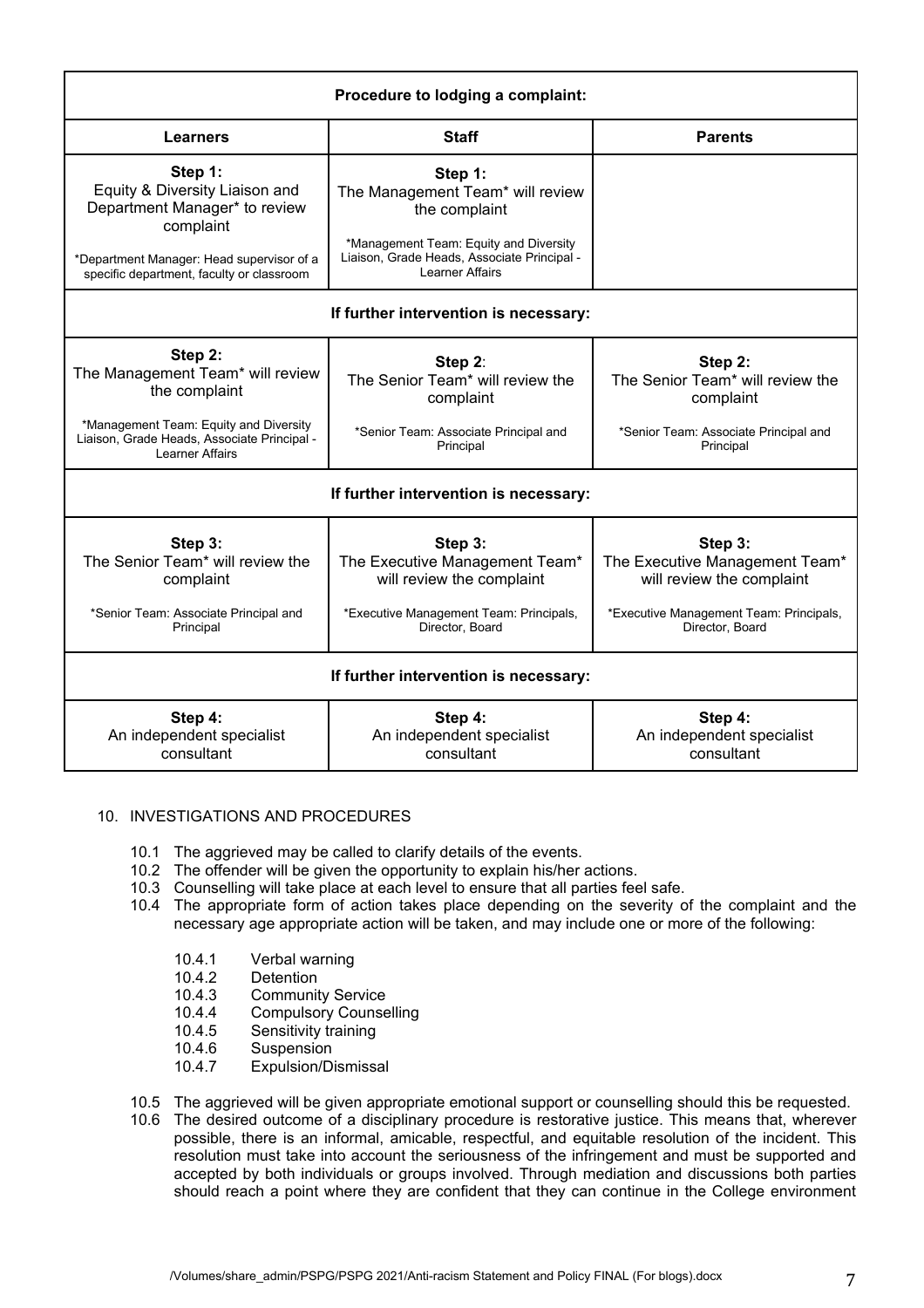without fear of intimidation, harassment, or retribution. Re-education/counselling on the nature of the transgression will be provided.

- 10.7 The aggrieved and the alleged offender may request the presence of another member of the current College community to support them.
- 10.8 The aggrieved may choose to receive a 'formal' or an 'informal' outcome as a result of the complaint. It is recognised that there are times when the aggrieved may have been hurt or offended by the actions, behaviour or comments of another, but may not *want* a formal outcome.
- 10.9 The option of an informal outcome in no way diminishes the seriousness of the disciplinary action and facilitates a less threatening approach for an individual to come forward and report an incident where they have been hurt or offended.
- 10.10 Meticulous record-keeping of the process and any relevant documentation will be kept.
- 10.11 Anonymous complaints will be taken seriously and investigated as far as possible. However, it is emphasised that it may not be possible to reach a satisfactory outcome for an anonymous aggrieved person. Anonymous complainants are encouraged to identify themselves.
- 10.12 An aggrieved may withdraw their complaint at any stage of the process, however, the withdrawal must be provided in writing. The incident may still be investigated and kept on record.
- 10.13 If it is decided that a complaint has been made falsely or with malicious intent, age appropriate action will still be taken.

**Examples of Level 1** (but could also be escalated to Level 2)

| <b>Behaviour regarding Racism</b>                       | <b>Actions</b>                                                                                                                                                                                                                                                                                                                                                                                                                                                                                                 |
|---------------------------------------------------------|----------------------------------------------------------------------------------------------------------------------------------------------------------------------------------------------------------------------------------------------------------------------------------------------------------------------------------------------------------------------------------------------------------------------------------------------------------------------------------------------------------------|
| Derogatory name-calling, insults, jokes and<br>language | The offender is made aware of the hurt caused, and an<br>apology is required.<br>When the transgression is by a learner, parents are<br>$\bullet$<br>informed, and the incidents will be recorded.<br>Incidents are recorded for record-keeping.                                                                                                                                                                                                                                                               |
| Verbal Abuse and Threats                                | The offender is made to understand that verbal abuse is<br>offensive and unacceptable, and a disciplinary process<br>may follow. In the case of a learner, parents are invited to<br>a meeting, and the incident is recorded and kept on file.<br>A written apology by the offender to the aggrieved.<br>$\bullet$<br>Any appropriate form of restorative justice e.g Community<br>service (Learners)<br>Enrolment in a programme educating the offender in<br>whichever category the discrimination occurred. |

#### **Examples of Level 2**

| <b>Behaviour regarding Racism</b>                                                                                                                                                                                                           |                                     | <b>Actions</b>                                                                                                                                                                                                                                                                                                                                                                                                                                                                                                                                                                                                                                 |
|---------------------------------------------------------------------------------------------------------------------------------------------------------------------------------------------------------------------------------------------|-------------------------------------|------------------------------------------------------------------------------------------------------------------------------------------------------------------------------------------------------------------------------------------------------------------------------------------------------------------------------------------------------------------------------------------------------------------------------------------------------------------------------------------------------------------------------------------------------------------------------------------------------------------------------------------------|
| Ridicule based on differences of colour.<br>race,<br>ethnicity, nationality, culture or language.<br><b>Physical Assaults</b><br>Ridicule based on differences of colour.<br>race, ethnicity, nationality, culture, religion<br>or language | $\bullet$<br>$\bullet$<br>$\bullet$ | Counselling from within the College<br>Counselling from outside the College.<br>Detention including Saturday detentions; internal<br>suspension during breaks for a maximum of two weeks<br>(learners);<br>Full internal suspension (class and breaks) for up to<br>two days; full internal suspension up to a week, to be<br>confirmed by the Principal (Learners);<br>Extreme cases may lead to termination of an<br>enrollment/employment contract.<br>Support provided to aggrieved.<br>Extreme cases may lead to termination of an<br>enrollment/employment contract.<br>Reporting the incident to the necessary authoritative<br>bodies. |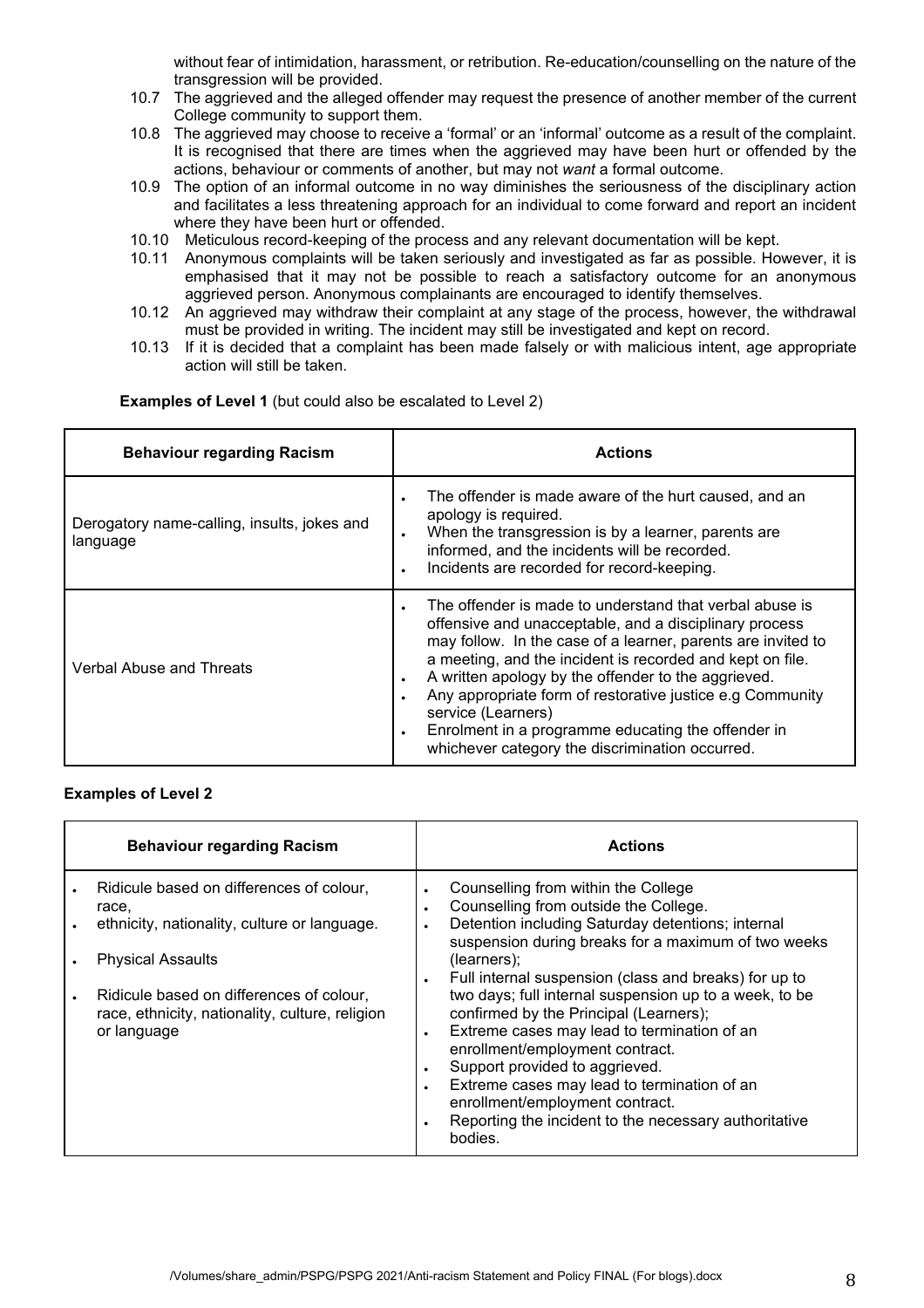## 11. CONSEQUENCES

- 11.1 Persons who are found to be racially prejudiced face a range of consequences. Any retaliation against someone who reports a racist incident will be viewed very seriously and action will be taken according to the code of conduct. Complaints of racism will be investigated and addressed. In the case of learners all consequences will be age appropriate. During the internal process which is set out in the Code of Conduct, learners will be supported and where it is appropriate, a parent or friend, College counsellor or educator may be called to accompany them.
- 11.2 Consequences will be based on an individual basis as investigated in the steps provided above in "Reporting Racist Behaviour".
- 11.3 Matters must be addressed as follows:
	- 11.3.1 Strive for both procedural and substantive fairness during considerations and outcome.
	- 11.3.2 Ensure that both the aggrieved and the alleged offender are dealt with in a fair and
	- respectful manner. Learners will be dealt with in an age appropriate manner. 11.3.3 Deal with incidents and inform the aggrieved of its intended course of action and proceed timeously.
	- 11.3.4 Ensure that age appropriate outcomes are followed.
	- 11.3.5 In the case of learners, parents will be informed.

#### 12. SUPPORTING THE AGGRIEVED

- 12.1 All staff and learners are encouraged to report any incident they may witness, or experience and all such reports will be followed up. Staff dealing with incidents must be sensitive to the matter of retaliation on the part of the aggrieved, which may be a reaction to a series of relatively minor incidents which have not been reported or dealt with appropriately.
- 12.2 When dealing with racist incidents, staff must:
	- 12.2.1 Listen attentively and empathise.
	- 12.2.2 Remain calm, understanding and reassuring.
	- 12.2.3 Accept the aggrieved persons language and terminology.
	- 12.2.4 Remember that to report an incident may require considerable courage.
	- 12.2.5 Acknowledge the feelings of the aggrieved(s).
	- 12.2.6 Confirm they were right to make the disclosure.
	- 12.2.7 Offer immediate support: reassure the aggrieved that the matter will be treated seriously and that a full investigation will take place.
	- 12.2.8 Ascertain whether or not the incident is part of a pattern ask if the person has been aggrieved by racism on previous occasions.
	- 12.2.9 Report: indicate that the information needs to be shared with others in authority in order to prevent further harassment. If the aggrieved is adamant that they do not want any further action, the incident should, nevertheless, be recorded and a withdrawal must be in writing.
	- 12.2.10 The circumstances of the aggrieved, e.g. age, self-confidence in dealing with the situation for themselves will be a guiding factor when deciding on a course of action. In certain cases, the aggrieved person's identity must be protected, and the situation handled sensitively.

#### 13. OUR CONTINUED COMMITMENT

- 13.1 The College will continue to develop clear procedures to deal with racism, aggression and discrimination and will at all times attempt to deal with these matters in a sensitive, efficient and effective manner.
- 13.2 Staff development will take place continuously during professional development programmes.
- 13.3 Free time and break times will be monitored by the educators/Equity and Diversity Prefects to avoid any racial incidents.
- 13.4 **The Secondary Faculty** values the assistance and input of the Equity & Diversity Prefects. All concerns are addressed, discussed and evaluated during regular meetings with the Principal or Equity and Diversity Liaison. **The Preparatory Faculty** is managed by the Management Team.
- 13.5 Age appropriate issues are integrated throughout the curriculum across all faculties, on a continuous basis and at designated times e.g. assembly and other gatherings.
- 13.6 Awareness is created through workshops and open discussions.
- 13.7 These procedures will promote the immediate resolution of problems, in a sensitive, efficient and effective manner.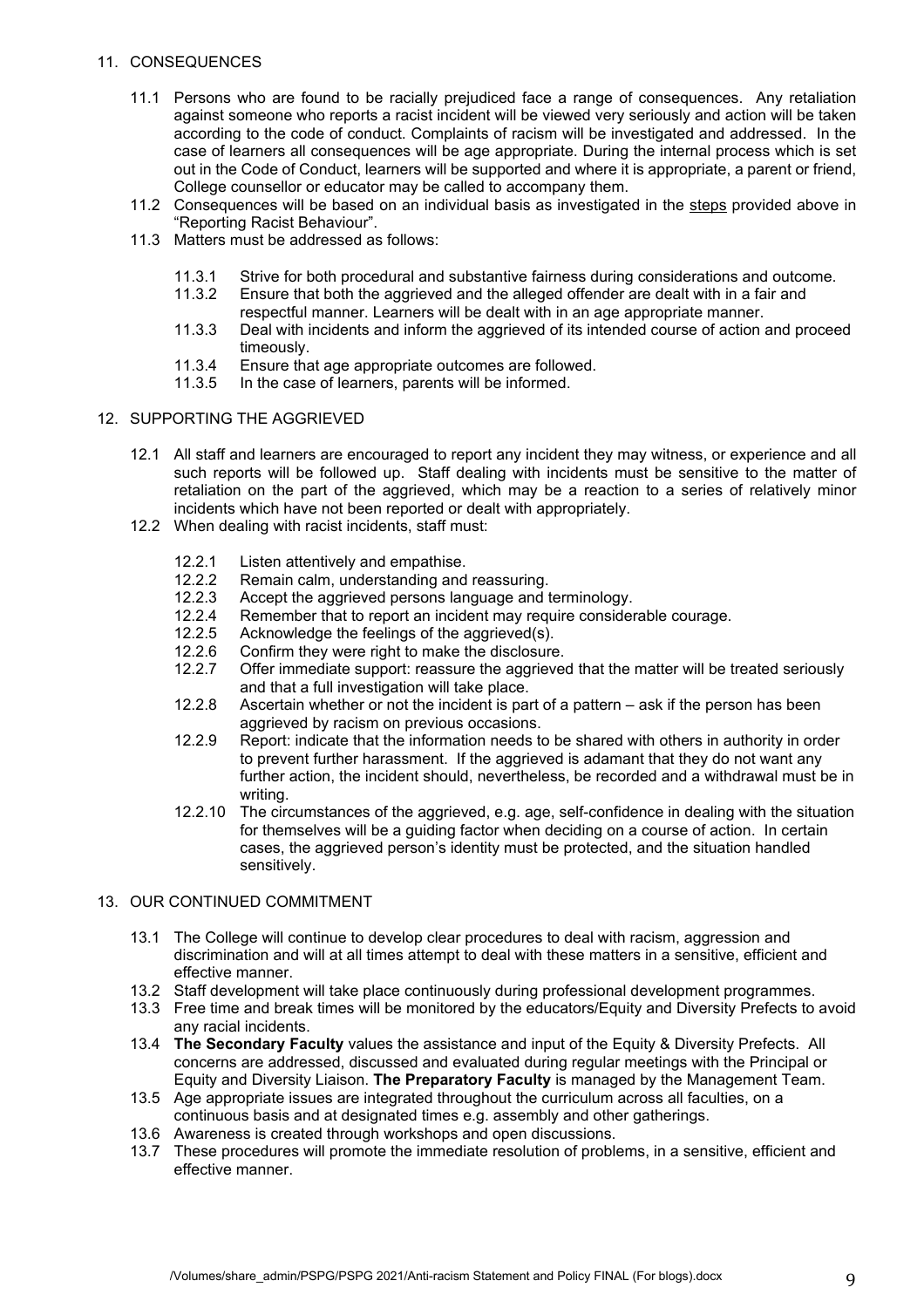13.8 The word "immediate" shall mean, as soon as is reasonably possible under the circumstances and without undue delay, taking into account the nature of the racism or harassment, including that it must be dealt with in a confidential and sensitive manner.

## 14. ADDITIONAL MEASURES TO PROMOTE EQUALITY

- 14.1 Ongoing audit of *all* College policies and practices with a view to eliminating any discriminatory aspects.
- 14.2 Develop progressive policies and initiate codes of practice in order to eliminate unfair discrimination.
- 14.3 Adopt viable action plans for the promotion and achievement of equality and prevention of any kind.
- 14.4 Prioritise the elimination of unfair discrimination and the promotion of equality.

#### 15. POLICY DEVELOPMENT PROCEDURES

- 15.1 **Identification of Need:** It is an Umalusi requirement for a Quality Management System relating to policies.
- 15.2 **Development and Drafting:** When a need for policy is identified, the need will be communicated to the responsible Management Team, and a process of consultation and policy development will be initiated.
- 15.3 All changes to official College policies and procedures follow the guidelines for the development of these and follow a formal approval process.
- 16. MONITORING AND REVIEWING OF THIS POLICY
	- 16.1 All members of the College community may report incidents of policy malfunction, or of any loopholes in a policy to the Senior Management Team.
	- 16.2 The Executive Management Team follows the review process set out in the Operational Plan, over a specific cycle period. College policies undergo an in-depth review and amendment during this process. Policies are reviewed more frequently and amended where necessary due to changes in legislation or College operations. The Board of Directors makes the final approval.
	- 16.3 As set out in our Strategic Plan, all policies and practices are reviewed with the objective of eliminating all racism and discriminatory aspects.
- 17. ACKNOWLEDGEMENTS
	- 17.1 Department of Employment and Labour Government Notices, 20 September 2020 No. 43630. Draft Code of Good Practice on the prevention and elimination of aggression and harassment in the world of work for public comment
	- 17.2 Children's Act [No. 38 of 2005]
	- 17.3 Extract from South African Constitution Chapter 2: Bill of Rights
	- 17.4 Brandon Schiff from Bagraims Attorneys, Labour Law Specialists
	- 17.5 Westerford High School and Consultants including:
		- 17.5.1 Kehiloe Ntsekhe, Independent Consultant
		- 17.5.2 Solanga Rosa, Director of the Bertha Centre for Social Intervention and Entrepreneurship at the Graduate School of Business, University of Cape Town
		- 17.5.3 Hugh Corder, Professor Emeritus of Public Law at University of Cape Town
		- 17.5.4 St Peter's College, South Africa: Dignity and Anti-Discrimination Policy (May 2018)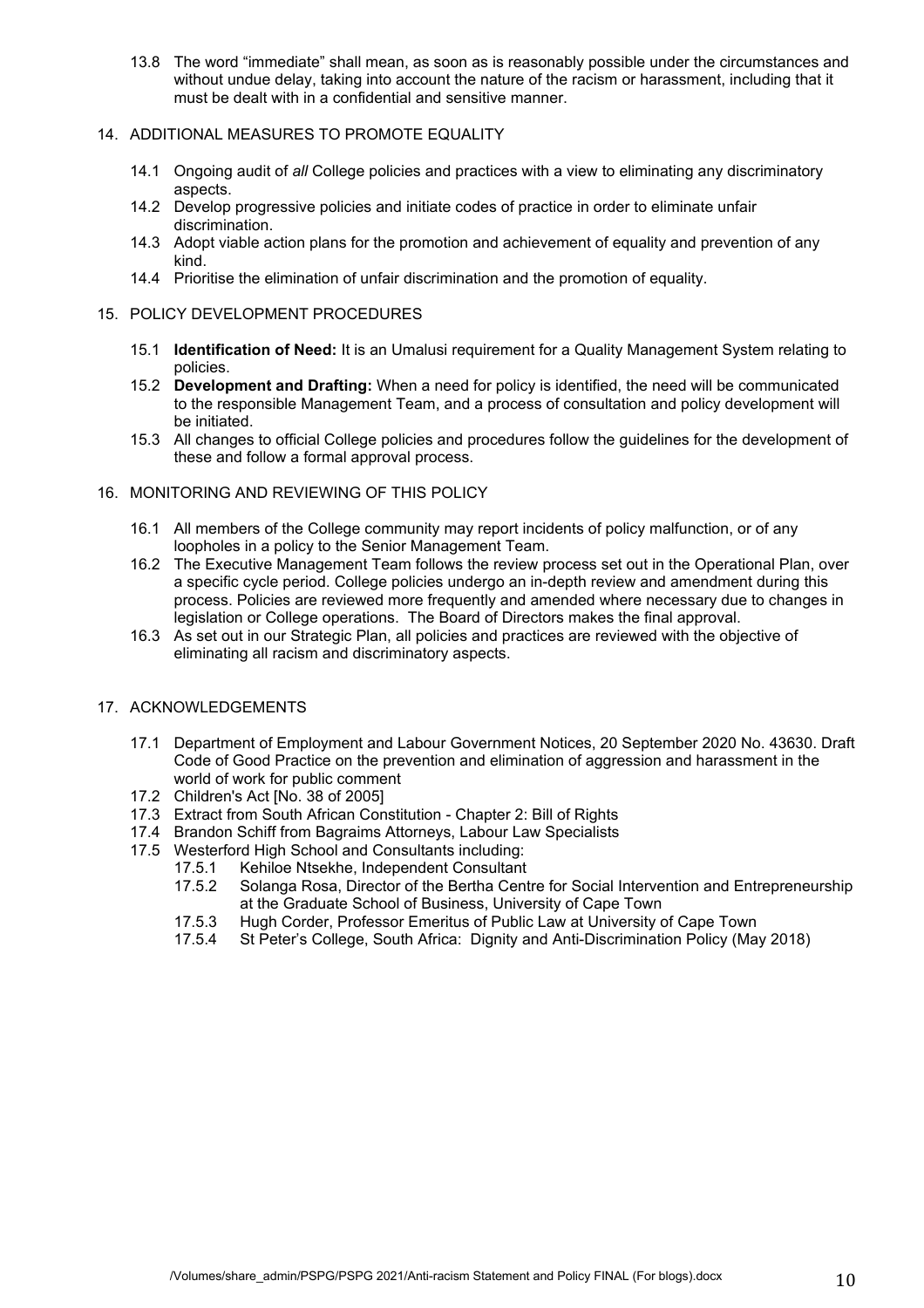

# **RACIAL INCIDENT REPORT FORM**

Date, Time and Location of Incident …………………………………………………………………

| <b>AGGRIEVED's Details</b> | <b>OFFENDER's Details</b> |  |
|----------------------------|---------------------------|--|
| Name:                      | Name:                     |  |
| Year group/age             | Year group/age            |  |
| $\bullet$                  | $\bullet$                 |  |
| Parent/carer               | Parent/carer              |  |
| $\bullet$                  | $\bullet$                 |  |
| <b>Teaching Staff</b>      | <b>Teaching Staff</b>     |  |
| $\bullet$                  | $\bullet$                 |  |
| <b>Support Staff</b>       | <b>Support Staff</b>      |  |
| $\bullet$                  | $\bullet$                 |  |
| Unknown                    | Unknown                   |  |
|                            |                           |  |

## **Nature of Incident**

(Tick any that apply)

| Racist comments and language | Ridicule / ostracism             |
|------------------------------|----------------------------------|
| Provocative behaviour        | Verbal abuse and threats         |
| Racist graffiti              | Possession / distribution        |
| Physical assault             | Written abuse of racist material |
| Damage to property           | Other                            |
|                              |                                  |

\_\_ Cyberbullying/social media